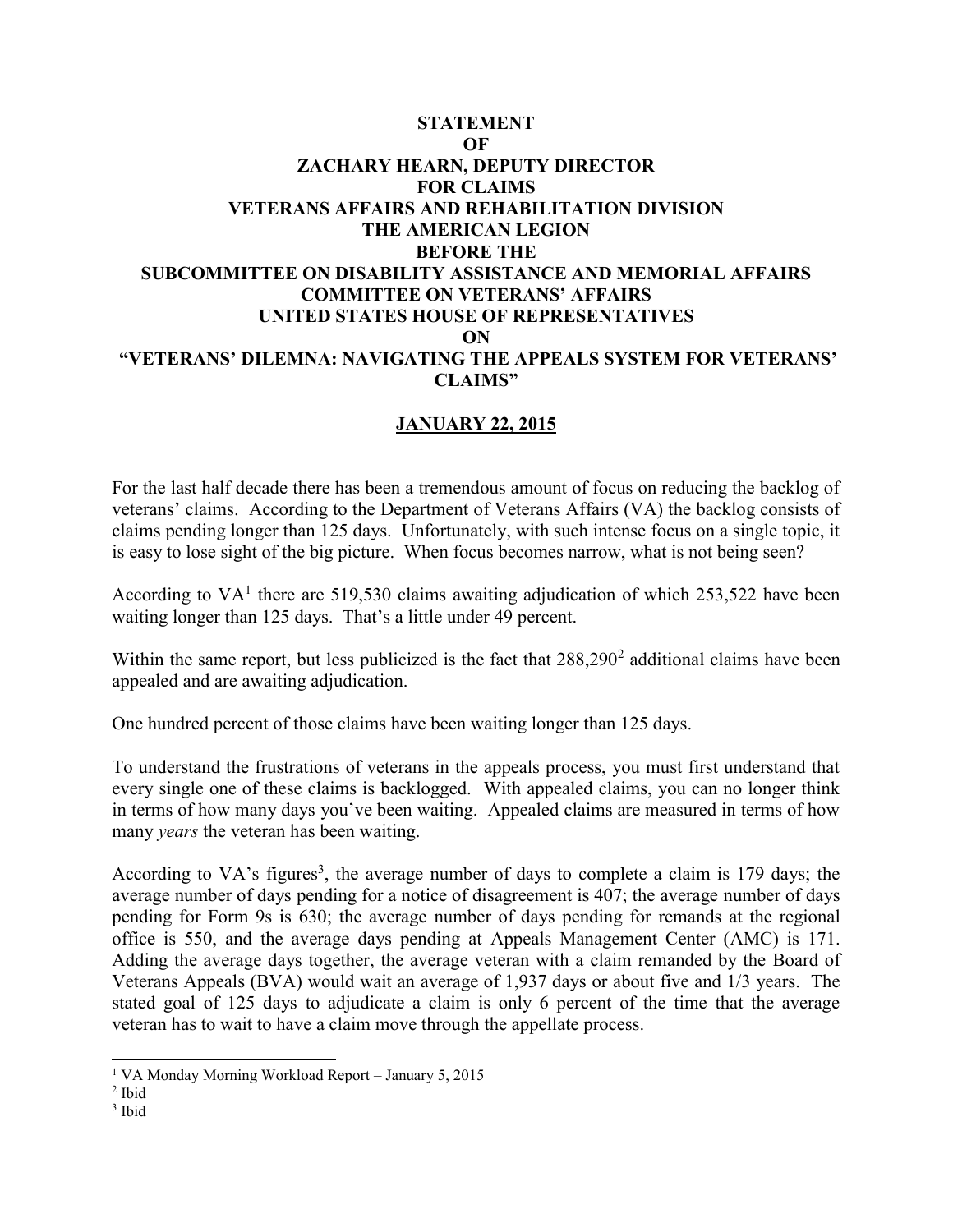As the nation's largest wartime veterans' service organization, The American Legion devotes substantial resources to ensuring veterans get full, equitable due process when applying for benefits derived from their medical conditions incurred in service. The American Legion accredits over 3,000 professionally trained service officers nationwide to assist veterans through the initial claims and appeals process. The American Legion's team at the BVA represents well over 9,000 veterans annually and with a high degree of success.

It's not enough simply to rely on reports from the field. The American Legion also has a dedicated process for sending experts to VA Regional Offices (VAROs or ROs) across the country to conduct Regional Office Action Review (ROAR) visits. The ROAR visits combine reviewing recently adjudicated claims with interviews conducted with VA staff at all levels of RO operation. The recently adjudicated claims are provided to The American Legion by VA in each office, and represent a random sampling of claims of veterans represented by American Legion Powers of Attorney.

Furthermore, over the past year American Legion Veteran Crisis Command Centers (VCCCs) and Veteran Benefits Centers (VBC) have reached thousands of veterans in over a dozen cities, assisting veterans with their claims and helping veterans in need receive nearly \$1 million in retroactive benefits due to them<sup>4</sup>. However the impact of these VCCCs is better measured in the stories of the veterans struggling to navigate the claims and appeals system.

In August 2014, a VCCC was conducted in conjunction with The American Legion's National Convention in Charlotte, North Carolina. A female veteran sought our assistance associated with a sexual assault she suffered while enlisted in the Marine Corps. For years she suffered and was unable to get assistance for posttraumatic stress disorder (PTSD) associated with the assault. Beyond the psychological effects of the assault, she suffered physical conditions and required a walker for mobility.

Through spending an hour with American Legion accredited representatives that were working closely with VA personnel from the Winston-Salem VARO, she was granted service connection for her previous claims and the accompanying appeals. The veteran relayed overwhelming relief about *finally* being able to receive treatment through VA and to begin to close that chapter of her life.

At a VCCC in El Paso, Texas, one veteran had been attempting to receive disability benefits since 1970, but due to a lack of communication between VA and the veteran and inaccurately adjudicating the claim by VA, the veteran had been unable to receive benefits for over 40 years since filing the initial claim. This illustrates the long and tortuous nature of the appeals process.

The VCCCs also provided examples highlighting the close connection between homelessness and breakdowns in the claims adjudication process. Virtually all locations had stories of veterans suffering from homelessness or near homelessness. In Fayetteville, North Carolina, a veteran living in a car sought and received disability benefits. So pleased with the outcome, he returned to the Legion post hosting the event and announced to the other attendees that his bank

 $\overline{a}$ 

<sup>4</sup> <http://www.legion.org/veteranshealthcare/225719/legion-benefits-centers-start-townhall-meeting>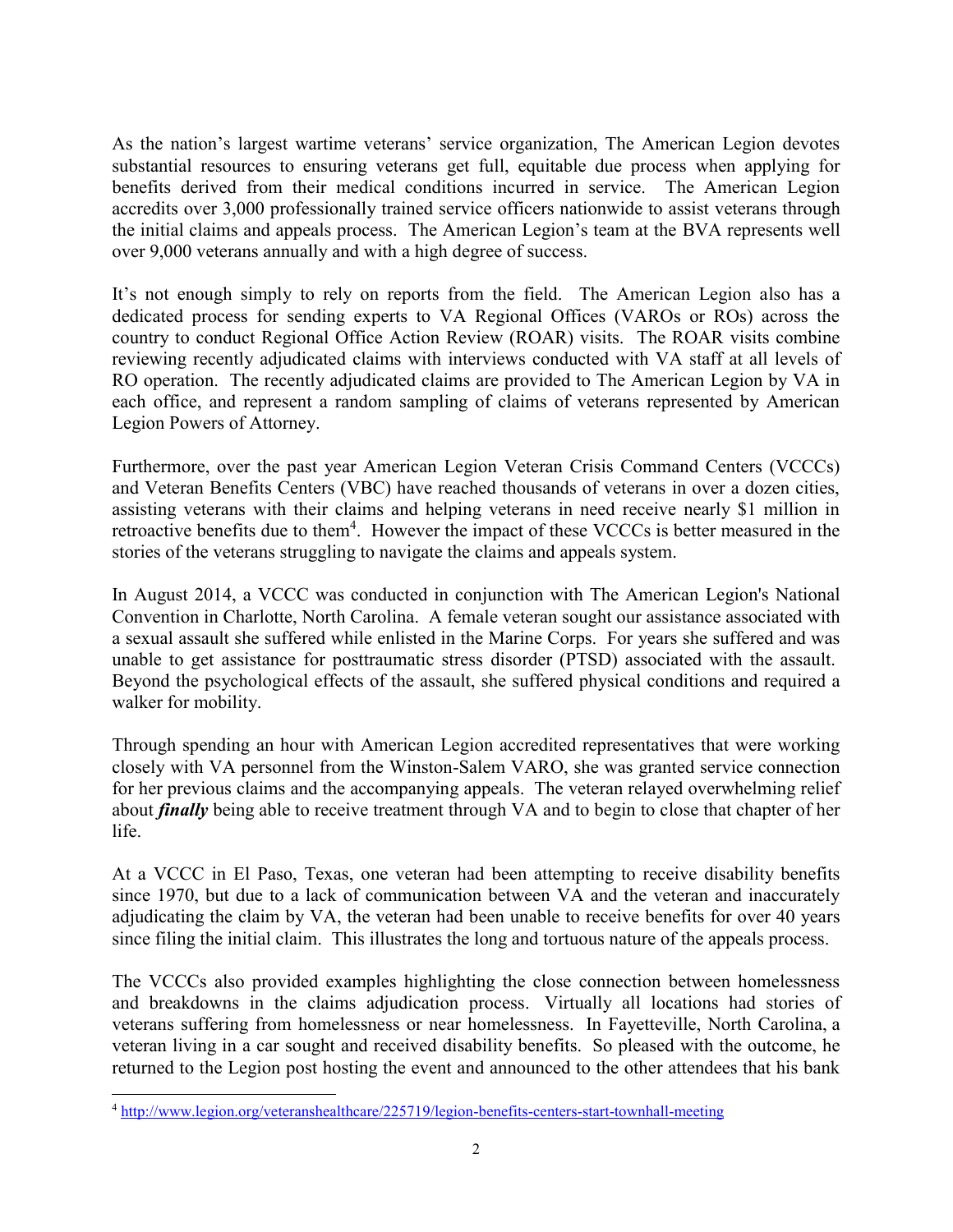account reflected an \$11,000 retroactive payment and was thrilled that he and his son could move out of his car and into a stable living environment.

When veterans struggle to navigate the claims and appeals system, this is the very real and visceral outcome. This is why it is critical to end the cycle of repetitive error and reform appeals by getting the claims done right the first time.

Throughout these efforts – whether through service officers, interviewing VA employees, working at the Board of Appeals, or helping veterans in VBCs across the country -- certain things have become quite clear about the claims process. Pressure and focus to produce quantity over quality leads to needless errors that could be corrected the first time around and would cut out years of delay; there is a disconnect between the VAROs and the BVA over the Duty to Assist required by law; and VARO employees in many offices have an improper understanding of the authorities granted to VA in the claims process, leading to a lack of decision making at the lower levels which could prevent years of waiting in delays.

American Legion employees represented over 9,100 veterans at the BVA between October 2013 and September 2014 (FY 2014). Approximately 75 percent of those claims were either granted outright to the veteran (28.1 percent) or remanded because the RO had not done their proper work (46.4 percent). Again, nearly three quarters of the claims at the Board of Appeals are erroneously adjudicated at the RO level, or inadequately developed and/or prematurely denied at the RO level.

For years VA has consistently stated that they do not place priority on quantity over quality when adjudicating claims, yet this is not borne out under close scrutiny. During routine ROAR visits over the past decade, American Legion staff trained to review claims note 40 percent or more of the claims reviewed are improperly or erroneously adjudicated according to American Legion analysis. While VA has claimed accuracy rates in the 90 percent range and higher, the Government Accountability Office found "VBA does not follow accepted statistical practices and thus generates imprecise accuracy data<sup>5</sup>." Furthermore, the same report indicates VA has shifted to a new method for measuring accuracy that increases their accuracy numbers, but The American Legion disputes whether this really is reflecting the impact of errors on veterans' claims. Under the new system, adopted in October of 2012, "a veteran could submit one claim seeking disability compensation for five disabling medical conditions. If VBA made an incorrect decision on one of those conditions, the claim would be counted as 80 percent accurate under the new issue-based measure<sup>6</sup>." Under the old system, if VA made an error on the claim, the claim counted as being in error.

What the new accuracy system fails to reflect is the interconnected nature of many veterans' disabilities. Veterans' disabilities are often characterized by how they interact with one another, and disabilities caused or aggravated by other service connected disabilities can be service connected themselves. If a veteran's damaged knees and hips lead to lower back problems, the veteran is entitled to have their back problems treated and compensated. Likewise if a veteran's

 $\overline{a}$ <sup>5</sup> Government Accountability Office report GAO 15-50 VETERANS' DISABILITY BENEFITS Improvements Could Further Enhance Quality Assurance Efforts - NOV 2014

<sup>6</sup> Ibid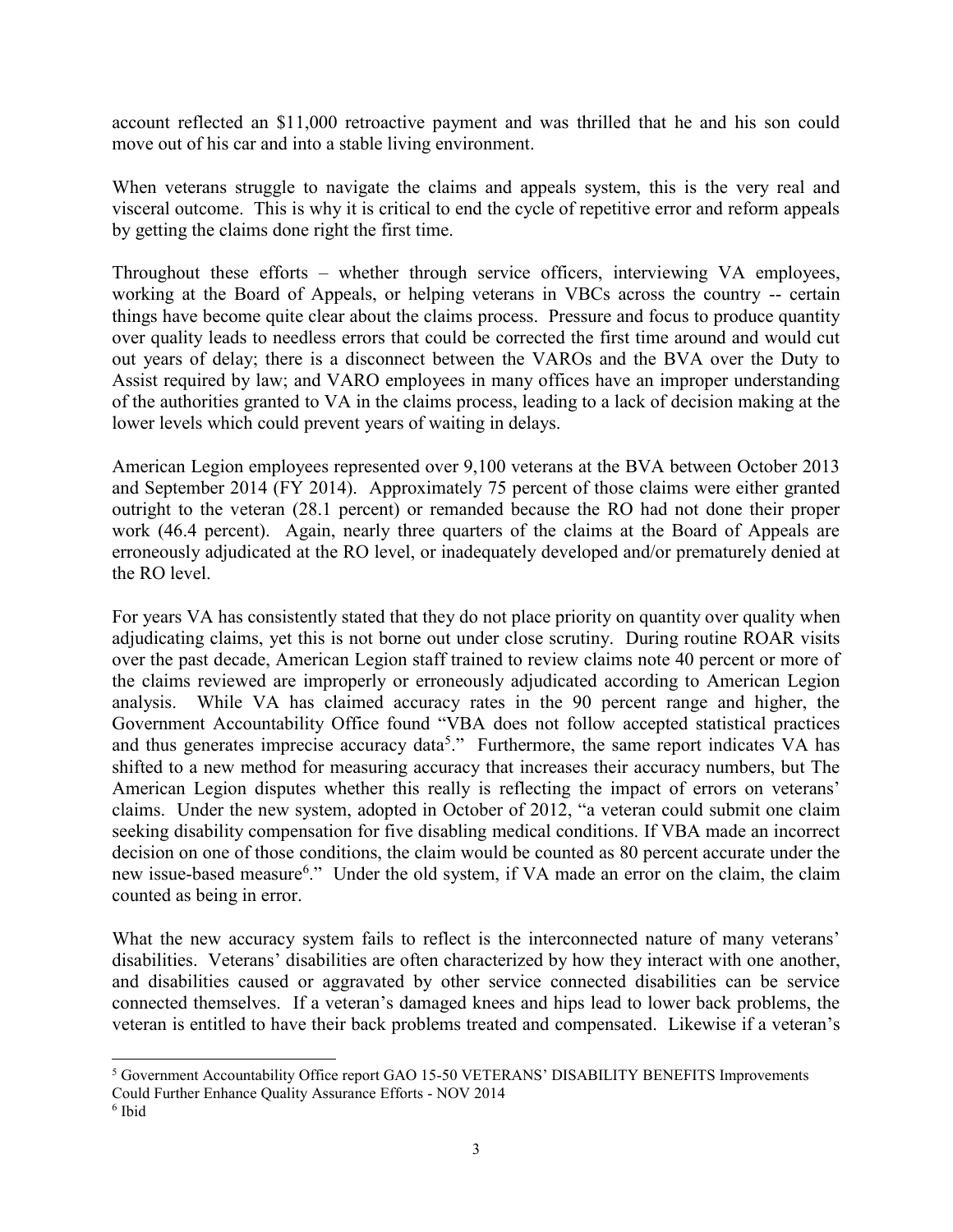diabetes caused by exposure to Agent Orange causes peripheral neuropathy to develop, the veteran is due treatment and compensation for that painful nerve disorder.

Under VA's new accounting system for errors, if VA erroneously denied service connection for diabetes, the error monitoring would not note how that impacted the claims for neuropathy, eye disorders, foot disorders and other problems common to those who suffer the effects of diabetes. In the interest of generating high accuracy numbers, the big picture of how veterans' lives are impacted by their disabilities is being lost.

But the accuracy numbers alone do not reflect the additional challenges. Interviewing VA employees during ROAR visits, the employees reflect that meeting their production numbers drives all work demands in the RO level. Employees are being rushed to complete these claims, and rushing through those claims leads to errors. When a veteran's claim is decided in error, it must be appealed. As noted earlier, when a claim goes to appeals status, the wait is no longer measured in hundreds of days, but in thousands.

If accuracy was truly equal to production numbers, these errors could be eliminated and the number of appeals could come down dramatically. It's all about getting it right the first time.

Not every error at the RO level is based on speed and accuracy. By examining thousands of claims at the Board of Appeals, The American Legion commonly sees errors regarding proper Duty to Assist that the Board must remand to the RO for proper development. The veterans' disability benefits process is intended to be non-adversarial. The VA is required to assist veterans with certain aspects of their claim, such as ensuring they receive medical exams to determine the nature and severity of their injuries. Common VA errors with Duty to Assist include failing to schedule compensation and pension exams, inadequate compensation and pension exams, failure to assign a proper rating to disabilities, and failure to consider conditions manifesting secondary to a previously service connected disability.

This failure to consider secondary service connected conditions is understandable in light of VA's accuracy numbers failing to recognize the interconnected nature of service connected disabilities. However, though it is understandable, it is not right, and it does not reflect the veterans' rights under the law.

Even more troubling is the cyclical nature of many of the remands. When a claim is remanded by the BVA, it is sent to the Appeals Management Center (AMC) to conduct the development the administrative law judge determined was necessary to adequately adjudicate the claim. Often, this involves scheduling another compensation and pension exam or requesting additional documentation be provided by the veteran or other federal government organizations. Despite the BVA judge providing clear instructions to AMC personnel, often times American Legion representatives note a failure to comply with the clear instructions and again the claim is remanded and this begins the hamster wheel of remands where a veteran remains in an adjudication purgatory until a final decision can be rendered by BVA.

Failure to comply with specific instruction from the Board of Appeals cannot be allowed to continue.